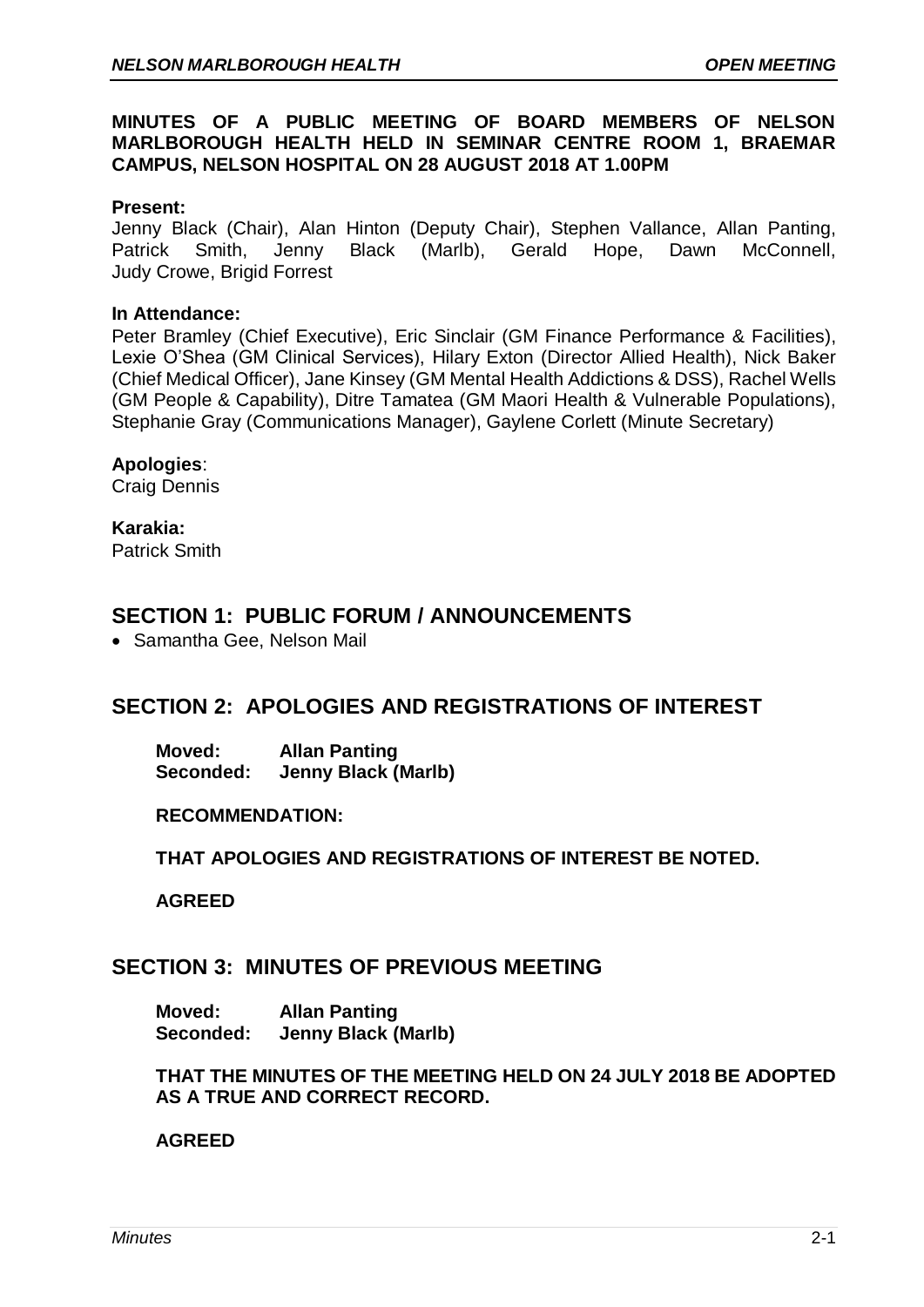## **3.2 Action Points**

Item 1 – Closed Item 2 – Due in October

### **3.3 Correspondence**

Noted.

## **SECTION 4: CHAIR'S REPORT**

On 12 September the national Chairs and CEOs will meet with the Minister and Director-General to discuss annual plans. CEs/Chairs will also have a workshop on financial sustainability of the health sector with MOH and Treasury.

Launch of Federations of Aotearoa (a combination of NZ GPs and PHO Alliance) will be held at Parliament on 12 September.

## **SECTION 5: CHIEF EXECUTIVE'S REPORT**

Minister of Health visiting Nelson on 14 September.

#### Performance Appraisals

The need to refocus on the number of completed performance appraisals was reiterated.

#### Older Persons

Discussion held on the process of older people being admitted to secure aged care facilities without consent. Noted clients are assessed by a clinician and are usually not in a state of mind to make these decisions themselves. In most cases the older person is extremely aggressive towards carers and family. Conversations between an older person and their family are encouraged, and an ACP completed, before signs of dementia set in.

Discussion held on the shortage of D6 beds in the district noting the Strategy Primary & Community team are investigating options for more D6 beds in the community.

### **Pharmacy**

Discussion held on recent media reports of people being prescribed antipsychotic drugs for sleeping problems. It was noted that this prescribing is for older people to assist with sleep and is prescribed in very small dosage. Noted this is a GP matter.

#### Oral Health

Concerns about adult oral health were raised with a query as to who is involved in the Dental Day in Nelson Marlborough. **It was agreed that** the CE would contact the MOH to ascertain if a Dental Day is being held in Nelson Marlborough. **It was also agreed that** the oral health data be added to the next Board papers.

**Moved: Dawn McConnell Seconded: Brigid Forrest**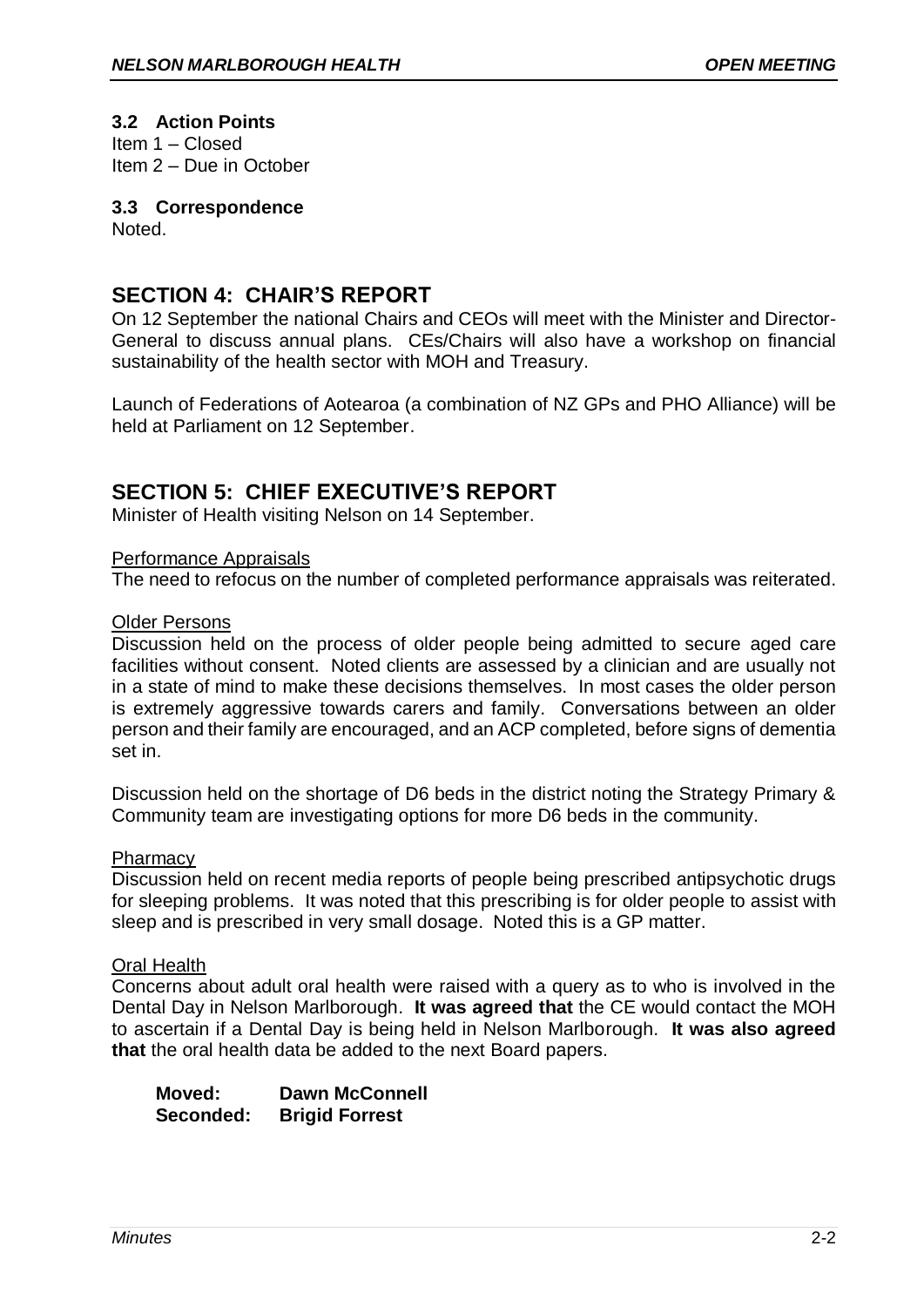## **RECOMMENDATION:**

## **THAT THE BOARD RECEIVES THE CHIEF EXECUTIVE'S REPORT.**

### **AGREED**

## **SECTION 6: CONSUMER COUNCIL CHAIR'S REPORT**

Report noted. Discussion held on resignation of a Council member and the process of recruitment, staggered secondment and updating the TOR. **It was agreed that** the CE and Board Chair would work with the Consumer Council Chair on these matters.

## **SECTION 7: UPDATES:**

### **7.1 Models of Care Programme**

Update noted.

### **7.2 Facilities Update**

Update noted.

## **SECTION 8: FINANCIAL REPORT**

The new financial year has started with a small favourable variance to the Plan of \$21k with a reported deficit of \$452k versus the planned \$473k deficit.

Noted the year end wash up for IDFs is \$200k less than allowed for, which is a good result.

**Moved: Alan Hinton Seconded: Dawn McConnell**

**RECOMMENDATIONS:**

**THAT THE BOARD RECEIVES THE FINANCIAL REPORT.**

**AGREED**

# **SECTION 9: CLINICAL GOVERNANCE REPORT**

Report noted.

#### **SECTION 10: GENERAL BUSINESS** Nil.